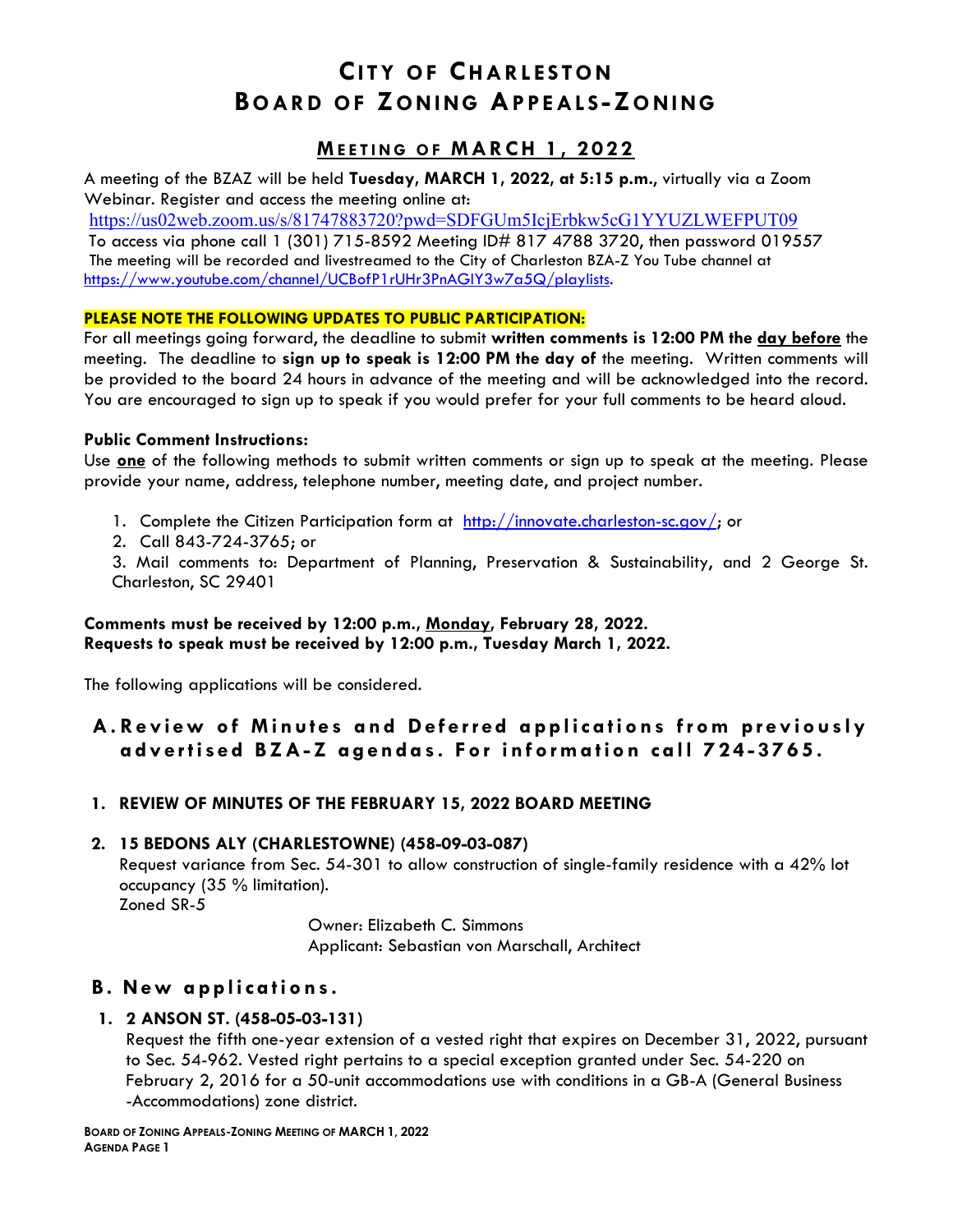Owner: Rainbow Market LLC Applicant: Gramling Brothers

#### **2. 40-46 N. MARKET (458-05-03-035)**

Request fifth one-year extension of a vested right that expires on December 31, 2022, pursuant to Sec. 54-962. Vested right pertains to a special exception granted under Sec. 54-220 on February 2, 2016 for a 50-unit accommodations use with conditions and a variance granted from Sec. 54- 306 to allow a 3-story building in a GB-A (General Business-Accommodations) zone district.

> Owner: Rainbow Market LLC Applicant: Gramling Brothers

### **3. 8 CLEVELAND ST. (NORTH CENTRAL) (463-15-04-085)**

Request variance from Sec. 54-301 to allow construction of a single-family residence with a 3-ft. west side setback, a 6-ft. total side setback (9-ft. 15-ft. required). Request variance from Sec. 54-317 to allow construction of a single-family residence with 1 maneuverable off-street parking space (2 spaces required). Zoned GB

> Owner: Charleston Development, LLC Applicant: Julie O'Conner, American Vernacular, Inc.

### **4. 19 PEACHTREE ST. (NORTH CENTRAL) (463-12-01-058)**

Request special exception from Sec. 54-110 to allow a 1-story addition (hallway/living room/bedroom/bath/closet) that extends a non-conforming 3-ft. east side setback (9-ft. required). Request variance from Sec. 54-301 to allow a 1-story addition with an 8.16-ft. rear setback (25-ft. required).

Zoned SR-2

Owner: Kristin VanGuilder Applicant: Julie O'Conner, American Vernacular, Inc.

#### **5. 468 KING ST. (MAZYCK/WRAGGBOROUGH) (460-12-02-031)**

Request special exception under Sec. 54-506 to allow existing late night use bar/restaurant within 500-ft. of a residential zone district to expand by adding outdoor patron use area (1,220sf deck). Request special exception under Sec. 54-511 to allow existing bar/restaurant to add 1,220sf of outdoor patron use area (deck) without providing 10 parking spaces. (expanded restaurant requires 28 spaces).

Zoned GB

Owner: Roy Neal Applicant: Synchronicity

#### **6. 16 KING ST. (CHARLESTOWNE) (457-16-02-066) \*DEFERRED\***

Request special exception under Sec.  $54-110$  to allow a vertical extension,  $2<sup>nd</sup>$  story addition (bathroom/laundry area) to a non-conforming building footprint that does not meet the required 3 ft. north side setback and 3-ft. rear setback. Zoned SR-4